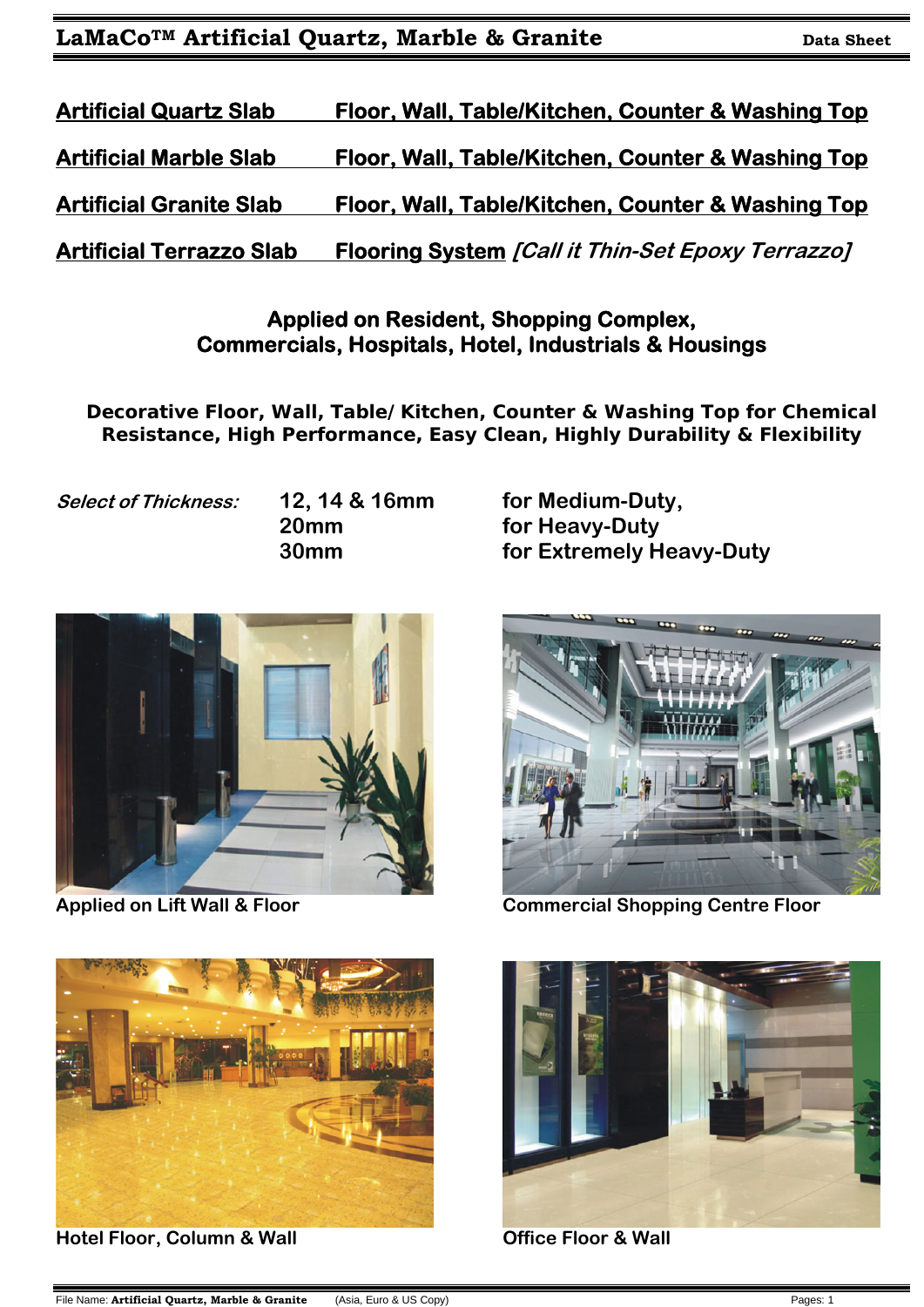





**Bath Tub Washing Top Washing Top** 





**Shopping Centre Floor Contract Contract Contract Contract Contract Design of Decorative Floor** 



#### **LaMaCo System Sdn Bhd**  ----------------------------------------------------------------------------------------------------------------------------------------------------------------------------------------------------------------------------------------------- -

407, Jalan Perusahaan 6, Taman Bandar Baru Mergong, 05150 Alor Setar, Kedah. Malaysia. Tel : +60-4-771 1111 Fax : +60-4-772 4444 Http : www.lamaco.com Email : info@lamaco.com

| Important 1: | While the information and data sheet contained in this promotional literature are presented in good faith and believed to be reliable, they do not<br>constitute a part of our terms and conditions of sales unless specifically incorporated in our Order acknowledgement. Nothing herein shall be<br>deemed to constitute a warranty, express or implied, that said information or data sheet are correct or that the products described are<br>merchantable or fit for a particular purpose, or that said information, data sheet or products can be used without infringing patent of third<br>parties.                                         |
|--------------|-----------------------------------------------------------------------------------------------------------------------------------------------------------------------------------------------------------------------------------------------------------------------------------------------------------------------------------------------------------------------------------------------------------------------------------------------------------------------------------------------------------------------------------------------------------------------------------------------------------------------------------------------------|
| Important 2: | LaMaCo Malaysia products are not guaranteed against defective materials and manufacture & are sold subject to its standard Terms &<br>Conditions of sale, copies of which may be obtained on request. Whilst LaMaCo Malaysia endeavors to ensure that any advice, recommendation,<br>specification or information is accurate and correct, it cannot- because it has no direct or continuous control over where or how its products are<br>applied - accept any liability either directly or indirectly arising from the use of its products, whether or not in accordance any advice,<br>specification, recommendation or information given by it. |
|              | Health & Safety Some of the components of this product may be bazardous during miving and application Please consult the relevant Health & Safety Data                                                                                                                                                                                                                                                                                                                                                                                                                                                                                              |

application. Please consult the relevant Health & Safety Sheets, available from **LaMaCo Malaysia** on request and sent with each delivery.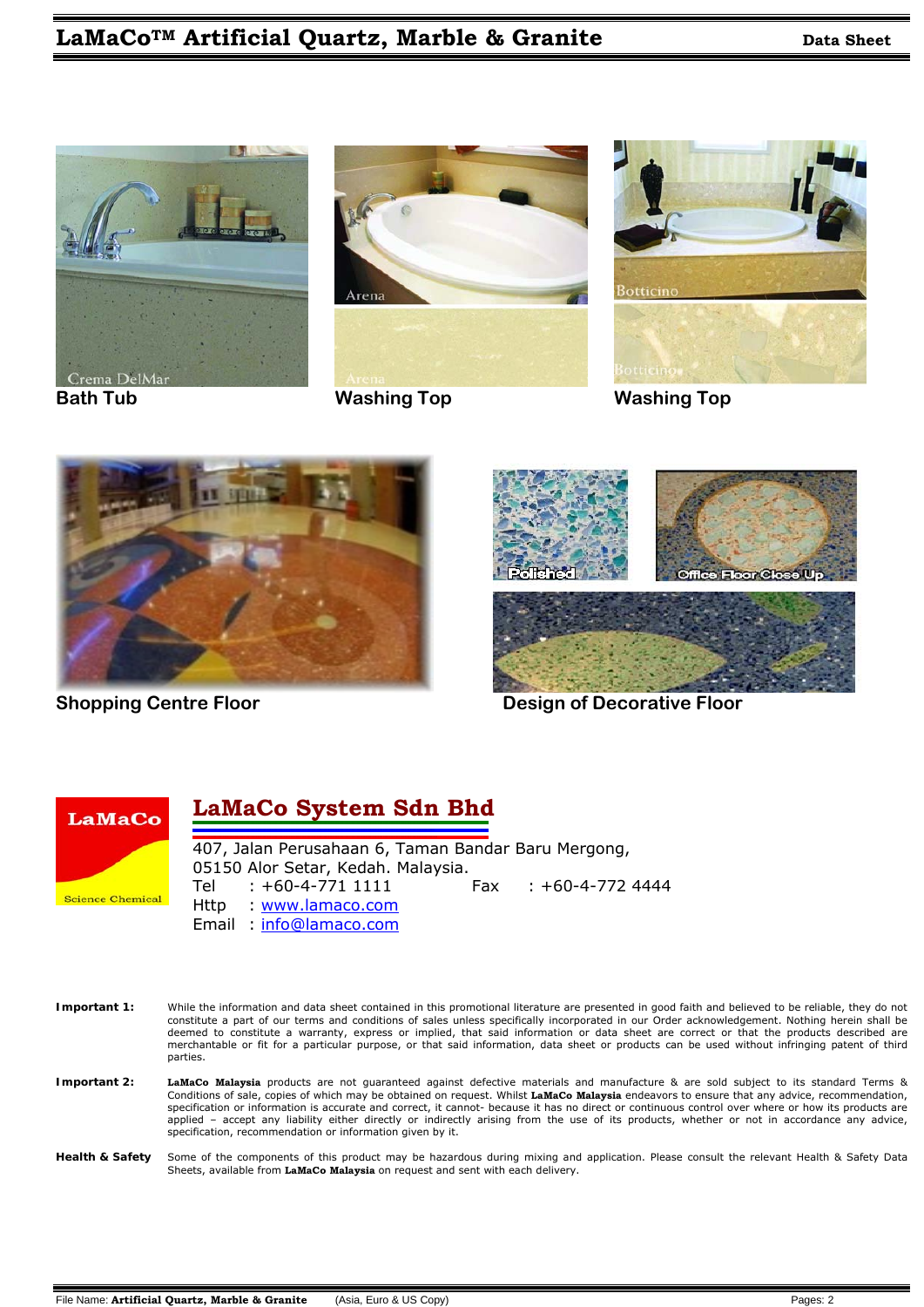### **Artificial Quartz Slab Floor, Wall, Table/Kitchen, Counter & Washing Top**

**Panel Slab Size: Select thickness from 12, 14, 20 & 30mm [3000mm x 1400mm] & [2700mm x 1500mm]** 

**Slab Floor Size: Select thickness from 12, 14, 20 & 30mm [600mm x 600mm], [600mm x 300mm] & [300mm x 300mm]** 

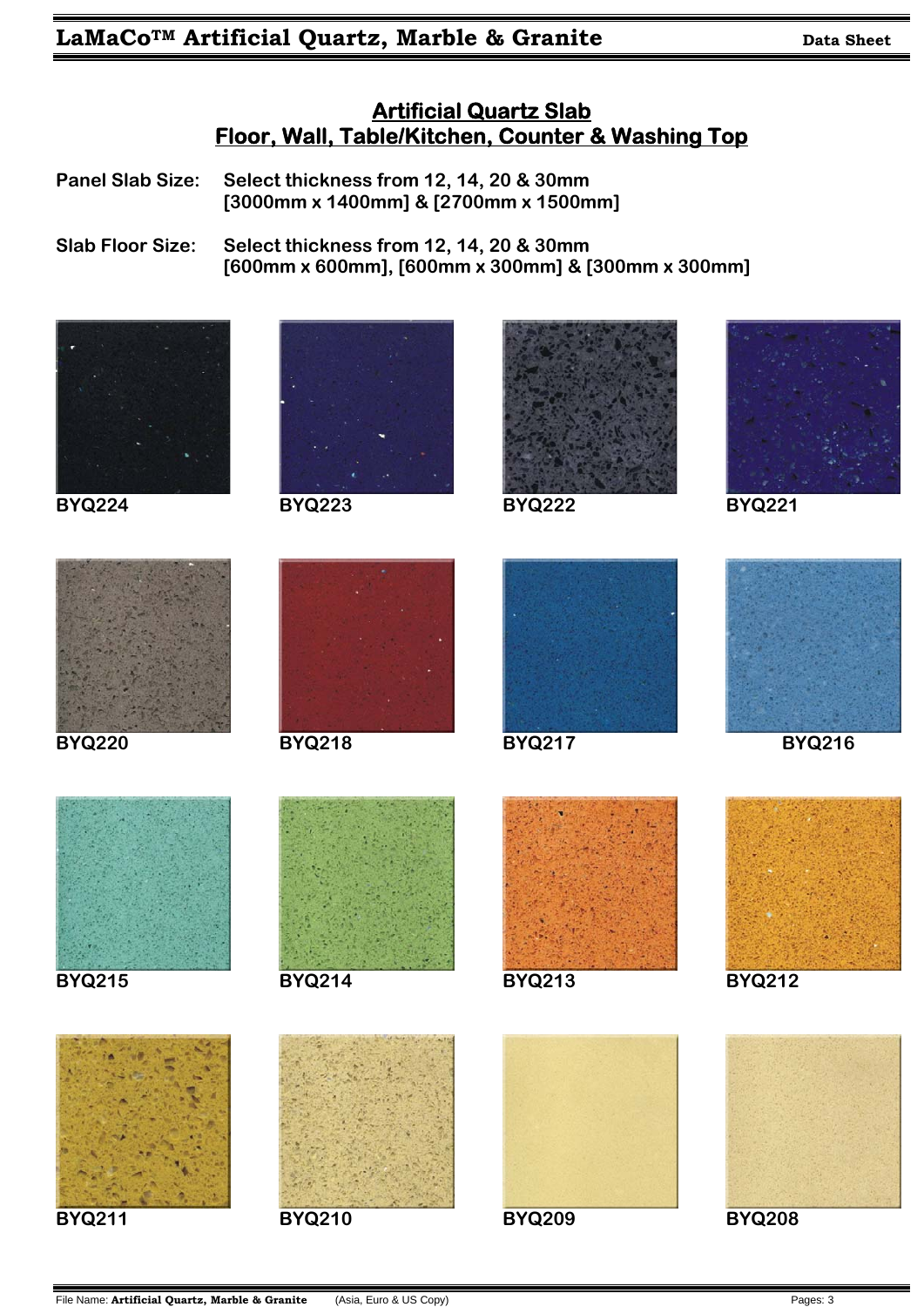# **Artificial Quartz Slab Floor, Wall, Table/Kitchen, Counter & Washing Top**

- **Panel Slab Size: Select thickness from 12, 14, 20 & 30mm [3000mm x 1400mm] & [2700mm x 1500mm]**
- **Slab Floor Size: Select thickness from 12, 14, 20 & 30mm [600mm x 600mm], [600mm x 300mm] & [300mm x 300mm]**



**BB1010 YQ006** 



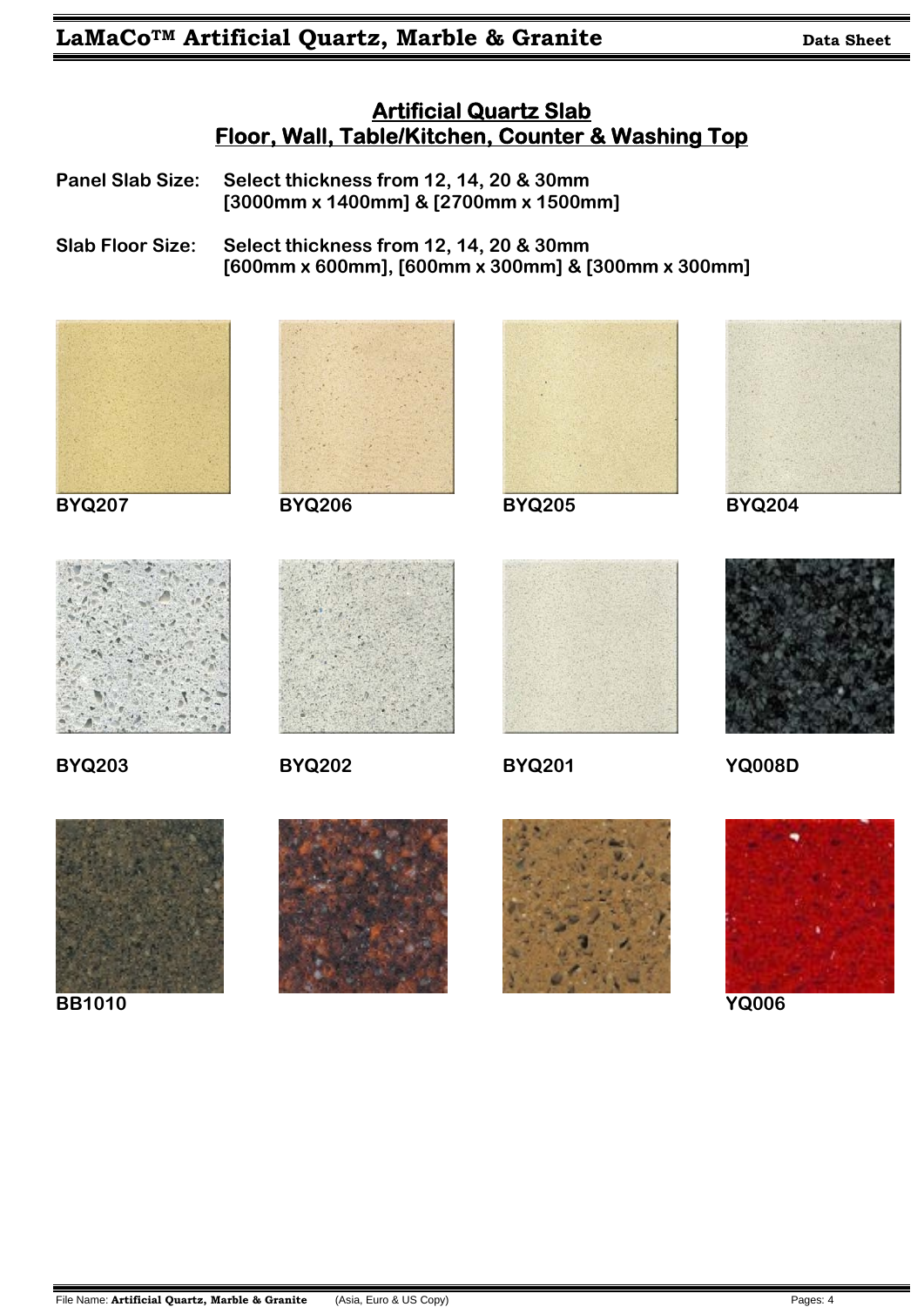### **Artificial Marble Slab Floor, Wall, Table/Kitchen, Counter & Washing Top**

**Panel Slab Size: Select thickness from 12, 14, 20 & 30mm [3000mm x 1400mm] & [2700mm x 1500mm]** 

**Slab Floor Size: Select thickness from 12, 14, 20 & 30mm [600mm x 600mm], [600mm x 300mm] & [300mm x 300mm]** 





















**GS205 BH802 BH813 BY890** 











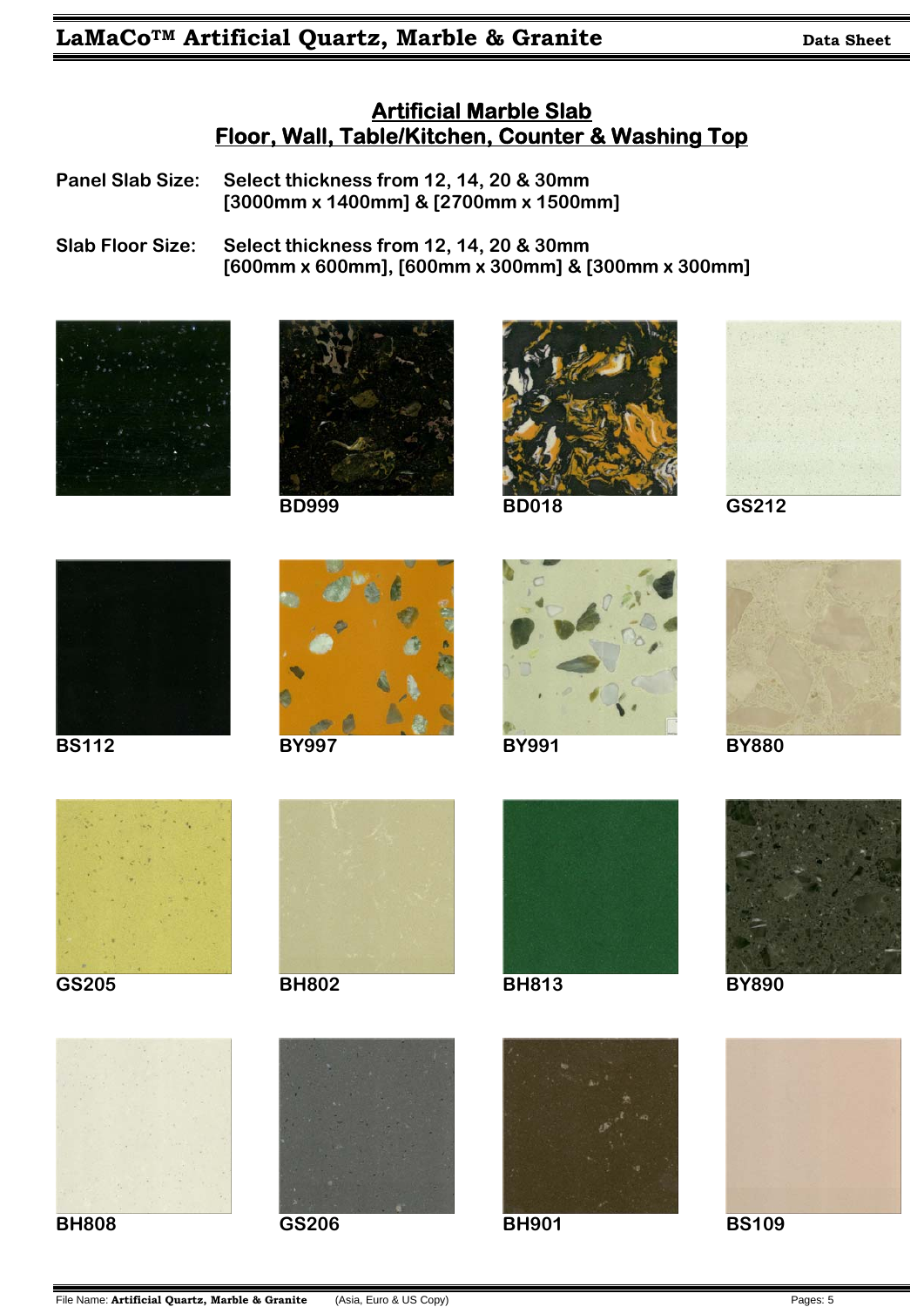### **Artificial Marble Slab Floor, Wall, Table/Kitchen, Counter & Washing Top**

**Panel Slab Size: Select thickness from 12, 14, 20 & 30mm [3000mm x 1400mm] & [2700mm x 1500mm]** 

**Slab Floor Size: Select thickness from 12, 14, 20 & 30mm [600mm x 600mm], [600mm x 300mm] & [300mm x 300mm]** 







**BS110 BS111 GS207 BY930** 

















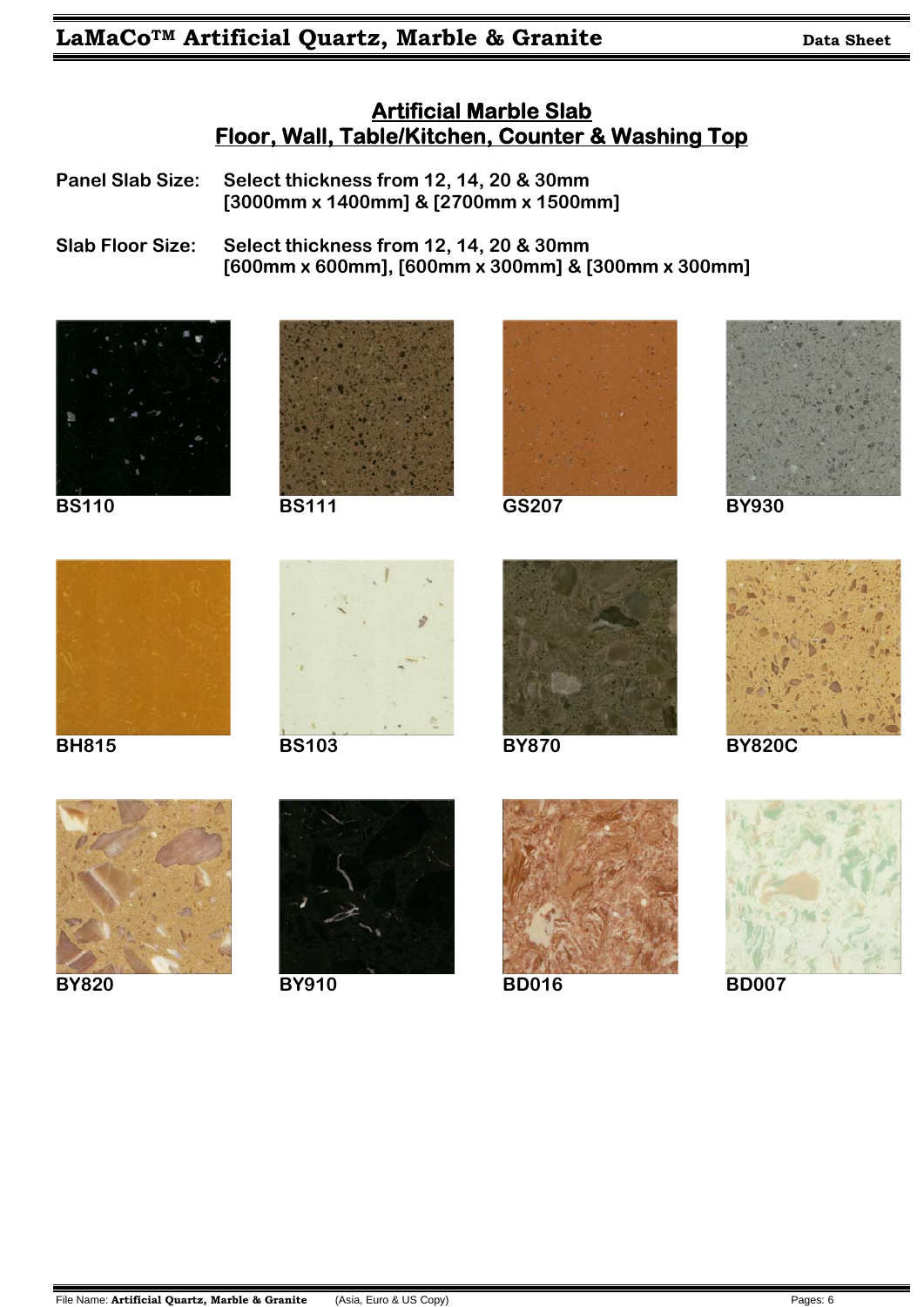**Description & Uses Artificial Slab** is **Resin** is a colored solvent-free resin binder formulated to be filled with fine mineral and coarse decorative aggregates (modified color cement, natural chipping or marble dust and marble chips). This system offers custom and versatile design options, while providing a seamless finish with excellent wear resistance.

> This system is designed for interior use on concrete, plywood or steel substrates. Artificial Slab is ideal for new or renovation work because it is thin and quickly installed. Conforms to **NTMA for Artificial Slab**.

#### **Artificial Slab is available in 4 versions:**

- Improved version for easier workability and faster installation.
- Original formulation with flow able properties.
- Designed for vertical applications or coved bases
- Thixotropic version.

#### **Characteristic** 1. Seamless, waterproof and easy to clean and maintain.

- 2. Unmatched design versatility.
- 3. Exceptional durability and abrasion resistance.
- 4. Lightweight
- 5. Very low life cycle costs compared to other floor finishes.
- 6. Thin set for easy jointing with adjacent floor finishes.

#### **Surface Preparation** Please refer to our **Method Installation** details, Substrate must be sound, dry and free of all contaminants.

Concrete: Clean mechanically or acid etch, depending on conditions. Metal: Sandblast. Wood: Sound and clean

#### **Technical Information**

| Color:          | As per TTMAC color plate or custom colored. |
|-----------------|---------------------------------------------|
| Solids content: | Per volume 100%                             |
| Density:        | $2.15 - 2.25$ kg/cm3                        |